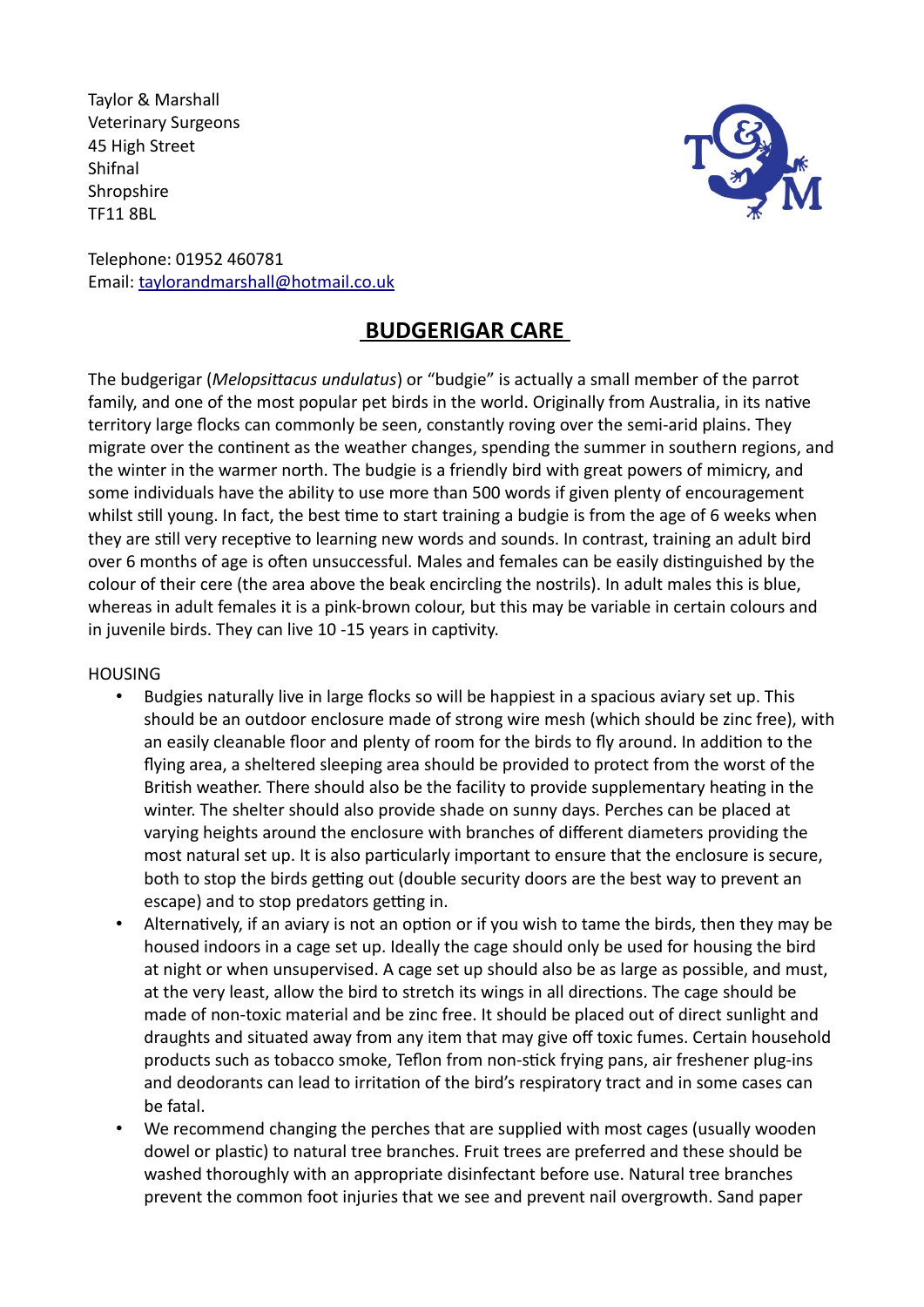perch covers should not be used as they simply abrade the feet and do not keep the nails short. In most budgies the problem is sharp nails as opposed to long nails and at the bird's health check-up we can burr the nails to blunt them.

- Ultraviolet lighting is important for birds, being required both for natural behaviour and calcium metabolism. Specific bird lamps are available and have recognised health benefits. A good review of bird lighting can be found on the Arcadia website www.arcadia-bird.com/ uv-lighting/. A bird lamp should be fitted above the cage to reflect light downwards as a bright light hitting the side of the bird can cause eye irritation.
- Different toys should be added and changed regularly to entertain birds. A variety of enrichment ideas can be found at www.northernparrots.com. It is however, important to bear in mind that many pet shop toys can be easily demolished, so only sturdy toys should be used. When purchasing toys or cages always make sure that they are "zinc-free" as zinc poisoning is increasingly seen in captive birds. Be careful as some fixings can contain zinc but yet the toy is zinc free. Household items such as keys, old paintwork, and lead weights can contain heavy metals and be potential sources of toxicity. If planning to be out of the house for a long time, it is also a good idea to leave a radio program on at a low volume to give the birds some stimulation.
- Free flight is an essential requirement and birds should be given the opportunity for exercise daily. It is however, important to ensure that the room they are allowed to fly around is totally secure with all windows, doors and chimneys blocked off, heaters and fans turned off and any potentially poisonous house plants removed. If started young, birds can be easily trained to perch on a finger and returned to the cage.
- The cage or aviary should be cleaned out at least once a week to help prevent disease and a suitable disinfectant used, such as F10 disinfectant.

## •

## **COMPANIONS**

• In general most birds are social animals and ideally should be paired up with another bird of the same species for lifetime companionship.

### WHAT TO FEED

- In the wild, budgies will predominantly feed at ground level eating grass seeds and the occasional other "weeds". In captivity seed mixes have traditionally been provided, but often provide an inadequate balance of nutrients. A good quality complete pellet diet is recommended, which will provide a better balance of nutrients (please see separate diet hand out for more in depth advice on this).
- For budgies we would recommend Harrison's high potency fine or superfine. This should comprise 80% of the diet, with the remainder made up of vegetables (broccoli, kale, spinach, carrot, sweet potato), a small amount of sprouted seeds (see separate handout) and high quality seeds used as treats/training rewards.
- Water should always be available both for drinking, and in a shallow saucer for bathing. This should be changed daily.

## ANNUAL HEALTH CHECKS

• We recommend We recommend annual health checks for pet birds as medical problems are more easily treated if detected at an early stage

### INSURANCE

• We highly recommend that you take out a pet insurance policy. For a monthly fee your pet can receive the best treatment at an affordable cost. There is normally an excess to pay for